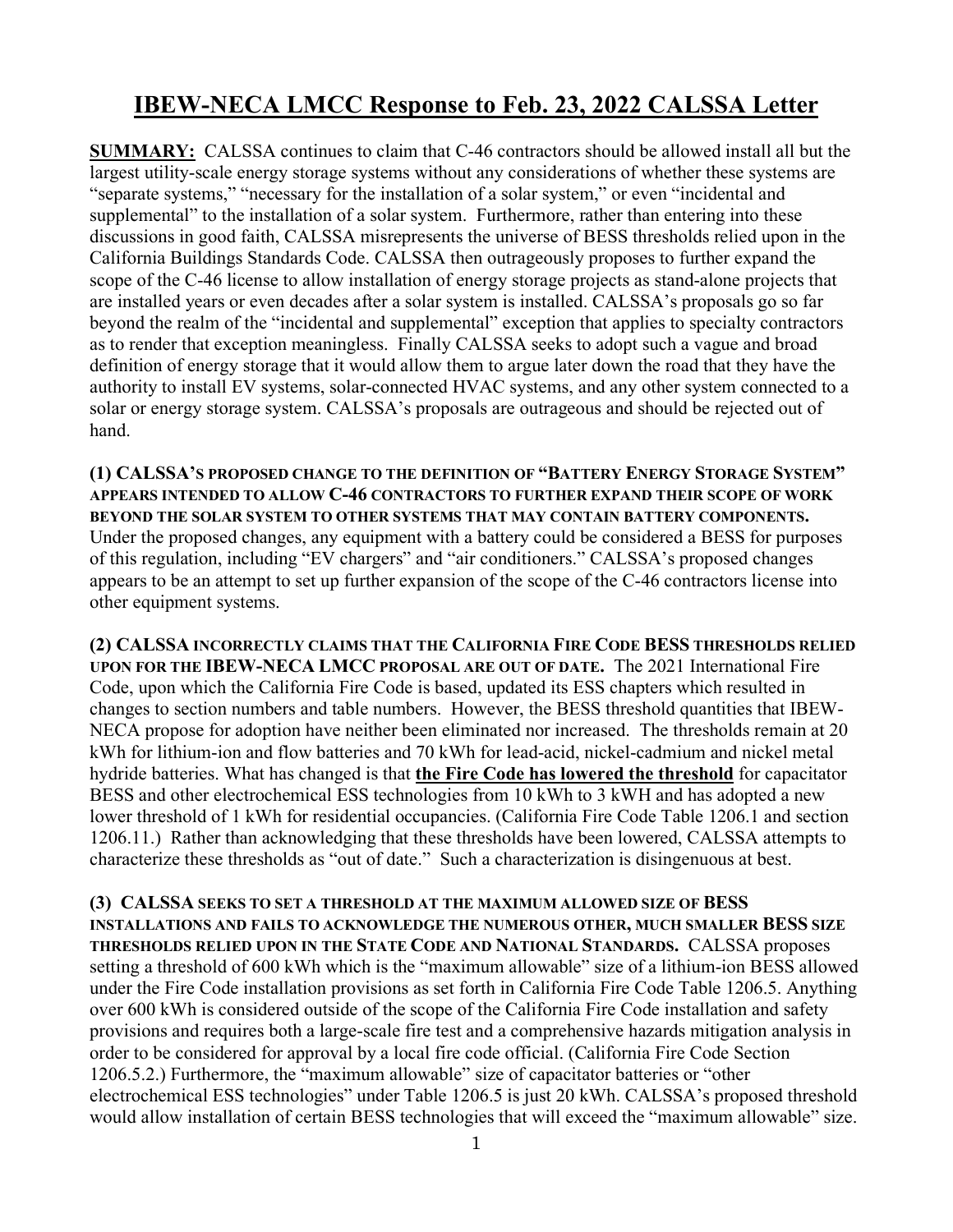In attempting to encompass the entire, non-utility scale BESS market, CALSSA fails to acknowledge the numerous other much smaller BESS size thresholds relied upon in the State Code and National Standards. The universe of BESS thresholds contained in the California Building Standards Code include the following:

- The 50V/60V Threshold used in the Article 706 of the California Electrical Code California Electrical Code
- The 1 kWh threshold for BESS located in residential occupancies set forth in California Fire Code Section 1206.11
- The California Fire Code Table 1206.1 thresholds that range from 3 kWh to 70 kWh depending on the type of technology
- The California Fire Code Section 1207.5.1 50 kWh aggregate grouping threshold (which requires large-scale fire testing to exceed).
- The "maximum allowable" size threshold set forth in California Fire Code Table 1206.5 which includes a 600 kWh threshold for lithium ion batteries and a 20 kWh threshold for capacitator batteries or "other electrochemical ESS technologies".

CALSSA's proposal ignores all but the very largest safety threshold and would allow C-46 contractors with not other applicable licenses to install all but the very largest utility-scale projects without using certified electricians.

**(4) SUBSTANTIAL EVIDENCE SUPPORTS SETTING A SIZE THRESHOLD ABOVE WHICH A BESS SHALL BE CONSIDERED A SEPARATE SYSTEMS THAT IS NOT INCIDENTAL AND SUPPLEMENTAL TO THE INSTALLATION OF A PV SYSTEM.** The record before the CSLB includes substantial evidence that the fire and life safety risks of BESSs increase with larger systems.[1](#page-1-0) "Larger cells exhibit slower heat transfer to their exteriors, and they usually have higher capacities. Thus, they have the potential to convert more electrical energy to internal heat."[2](#page-1-1) The San Francisco Fire Department says that "lithium-ion batteries in buildings with capacities larger than 20 kilowatt-hours must comply with city and California fire codes for stationary battery systems" in order to mitigate the risks of these higher capacity systems.[3](#page-1-2) "Generally higher battery energy storage capacities have a higher risk of arc flash."[4](#page-1-3) The graphs below illustrate the positive correlation between kWh capacity and the risk and intensity of a fire.<sup>[5](#page-1-4)</sup>

<span id="page-1-0"></span><sup>1</sup> [Exhibit 7] Exponent Failure Analysis Associates, Inc., *Lithium-Ion Batteries Hazard & Use Assessment*, Fire Protection Research Foundation, pp. 61–62.

<span id="page-1-1"></span><sup>2</sup> *Id.*

<span id="page-1-2"></span><sup>3</sup> M. Chediak, *Big-Battery Boom Sparks City Fears*, L.A. Times (June 7, 2018), <sup>4</sup> [Exhibit 2] Letter from former San Jose Fire Captain Matthew Paiss (Feb. 20, 2018), p. 1.

<span id="page-1-4"></span><span id="page-1-3"></span><sup>5</sup> [Exhibit 8] B. Ditch, D. Zeng, Development of Sprinkler Protection Guidance for Lithium Ion Based

Energy Storage Systems, FM Global (June 2019), Figure 7-4.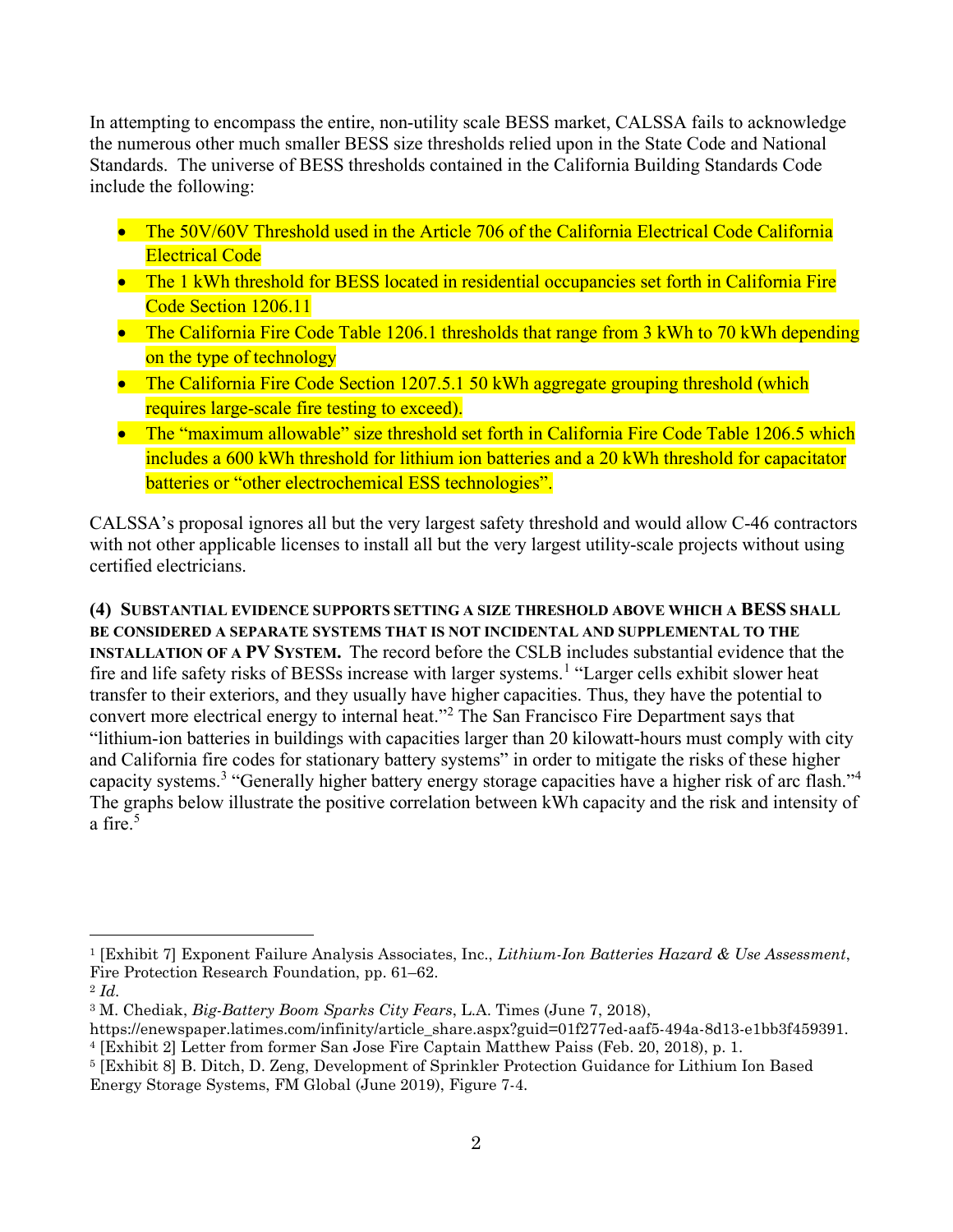

(right) for the LFP and NMC tests.

The evidence that the fire and life safety risks posed by BESS increase with the size of the system supports setting a size threshold above which installation of an BESS should no longer be considered incidental and supplemental to the installation of PV systems by C-46 contractors. As seen by the graphs above, fire risks increase greatly even going from 10 kWh to just 20 kWh.

**(5) CALSSA'S PROPOSES ALLOWING C-46 CONTRACTORS TO PERFORM "INCIDENTAL AND SUPPLEMENTAL" WORK YEARS OR EVEN DECADES AFTER THE INSTALLATION OF A SOLAR PV SYSTEM, IGNORING LONGSTANDING LIMITATIONS ON SPECIALTY CONTRACTOR WORK IN GENERAL AND C-46 WORK IN PARTICULAR.** Not only does CALSSA propose a facially preposterous threshold, CALSSA now seeks to have its C-46 contractor license scope amended to allow it to bootstrap in the installation of a BESS project in any building that already has a PV system, even when the BESS is installed years or even decades after installation of the solar PV system. This should be rejected out of hand. CALSSA is seeking an entirely different set of rules for C-46 contractors than what other specialty contractors are required to follow. Specialty contractors are limited to performing work directly within their scope with an exception for work that is "incidental and supplemental" to the project. Because C-46 contractors overlap with other specialty contractor scopes, they are even further restricted on what work they can perform. Their license only allows performance of work "required to install a thermal or photovoltaic solar energy system." Once a PV system is installed, there is no logical argument for claiming that installing a BESS years later is either incidental and supplemental to the original PV installation or is "required to install" the PV system.

**(6) CALSSA'S CLAIM OF INDUSTRY DISRUPTION IS NOT SUPPORTED BY THE FACTS.** Without providing the underlying data, CALSSA claims that a 20 kWh threshold would leave only 64% of the residential BESS market open to the few C-46 contractors that do not already hold additional contractor licenses that would allow the installation of BESS of any size. While this number is a bit lower than the 80% number IBEW-NECA LMCC calculated using SGIP data, it still doesn't support any argument that this threshold would cause market disruption.

As discussed in our prior comments, there are only *341 C-46 contractors who do not currently also have a C-10 or A and B license compared to the over 26,000 C-10 and C-46 contractors that can already install both PV and battery energy storage systems.* Whether a 20 kWh threshold would represent 64% or 80% of the residential BESS market, there will be plenty of BESS work for those 341 C-46 contractors who refuse to obtain an additional contractor's license. And almost two thirds of the 1,244 C-46 contractors in the state would continue to be able to install BESS of any size since they already have the additional licensure needed. Finally, our proposal would clarify that those 341 C-46 contractors who refuse to obtain an additional contractor's license are allowed to subcontract out the